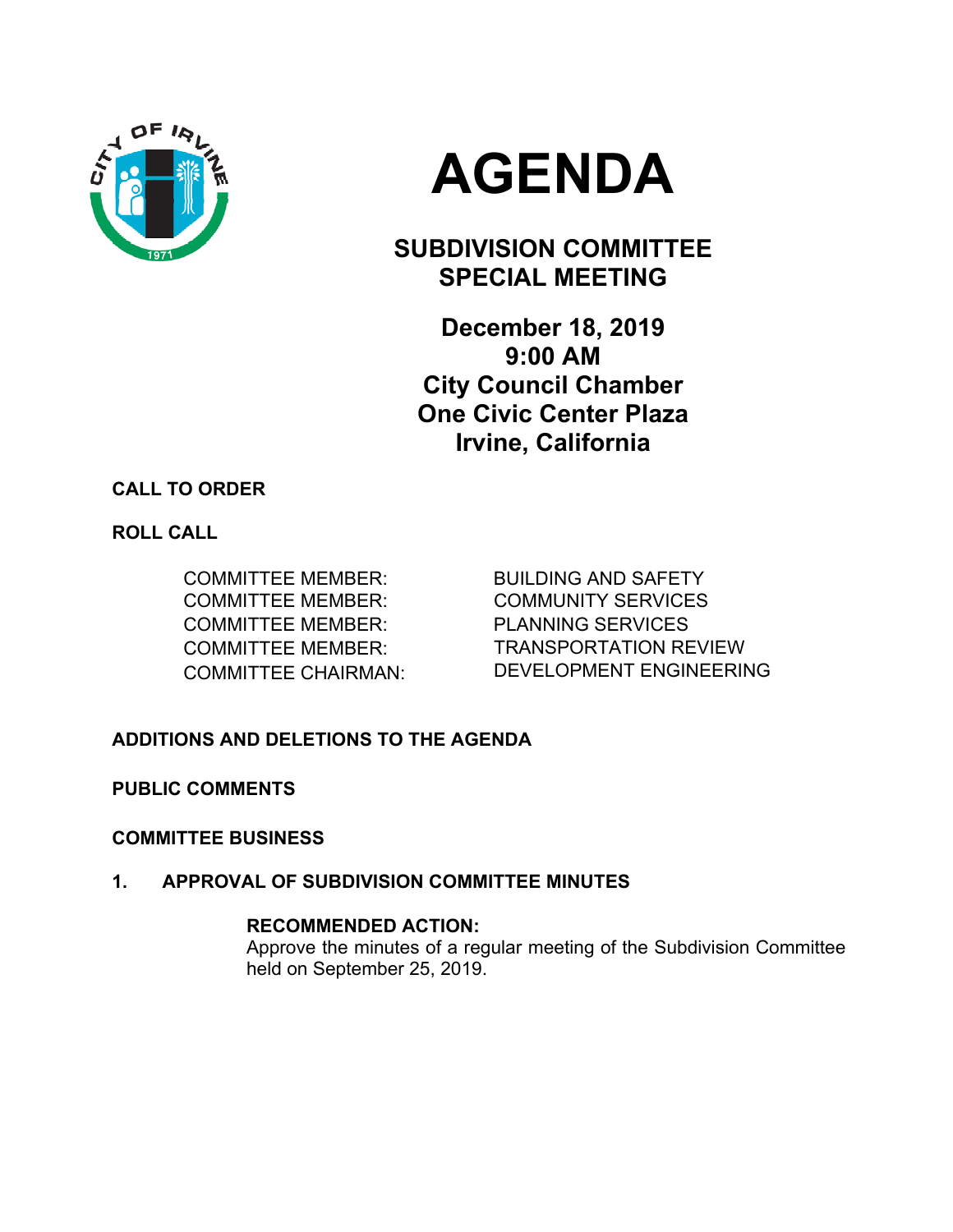#### **PUBLIC HEARINGS**

#### **2. VESTING TENTATIVE PARCEL MAP NO. 2019-147 (FILE NO. 00797170-PTP) FOR FINANCE AND CONVEYANCE PURPOSES ONLY, LOCATED IN PLANNING AREA 35 (IRVINE SPECTRUM 2)**

#### **RECOMMENDED ACTION:**

- 1) Conduct the public hearing.
- 2) Adopt Resolution No. 19-1048 A RESOLUTION OF THE SUBDIVISION COMMITTEE OF THE CITY OF IRVINE, CALIFORNIA, APPROVING VESTING TENTATIVE PARCEL MAP 2019-147 (FILE NO. 00797170-PTP) TO SUBDIVIDE LOT 1 OF TRACT 83-618 FOR FINANCE AND CONVEYANCE PURPOSES ONLY; LOCATED IN PLANNING AREA 35, IRVINE SPECTRUM 2; FILED BY URBAN RESOURCE

#### **3. VESTING TENTATIVE PARCEL MAP 2019-146 (00800837-PTP) FOR CITY OF HOPE HOSPITAL CAMPUS AND REQUEST FOR ADDITIVE SQUARE FOOTAGE**

#### **RECOMMENDED ACTION:**

- 1) Conduct public hearing.
- 2) Adopt Resolution No. 19-1049 A RESOLUTION OF THE SUBDIVISION COMMITTEE OF THE CITY OF IRVINE, CALIFORNIA, APPROVING VESTING TENTATIVE PARCEL MAP 2019-146 (FILE NO. 00800837-PTP) TO SUBDIVIDE APPROXIMATELY 13.4 GROSS-ACRES INTO EIGHT NUMBERED LOTS AND ONE LETTERED LOT FOR THE CITY OF HOPE HOSPITAL CAMPUS AND CLASSIFYING UP TO APPROXIMATELY 249,064 SQUARE FEET OF THE HOSPITAL CAMPUS AS ADDITIVE SQUARE FOOTAGE; LOCATED IN DEVELOPMENT DISTRICT 3 OF THE GREAT PARK NEIGHBORHOODS IN PLANNING AREA 51; FILED BY FIVE POINT COMMUNITIES MANAGEMENT, INC.

#### **COMMITTEE BUSINESS**

#### **COMMITTEE MEMBER AND STAFF COMMENTS**

#### **ADJOURNMENT**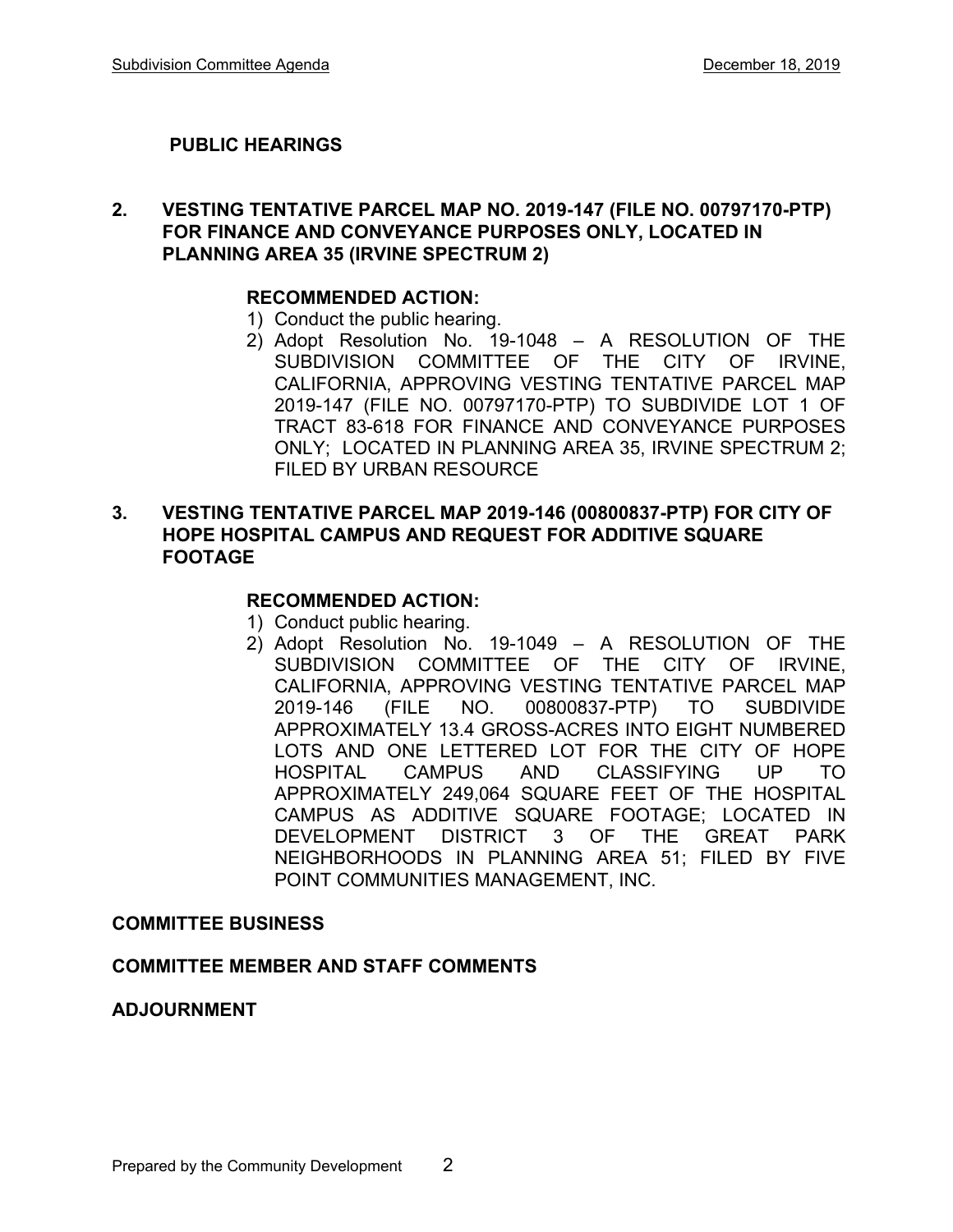#### **NOTICE TO THE PUBLIC**

The Agenda may also be accessed through the City's Web page at *cityofirvine.org*.

#### **RESPONSIBILITY**

The Subdivision Committee is responsible for determining whether a proposed tentative tract or parcel map complies with the requirements and intent of the Subdivision Ordinance. The Subdivision Committee has the authority to approve, approve with conditions or modifications, or deny parcel maps, all of which require a public hearing. In addition, the Subdivision Committee is a recommending body to the Planning Commission regarding tentative tract maps.

Staff reports are available in the Community Development Department for public review and copying. Please call the Subdivision Committee support staff at 949-724-6465 for assistance or any additional information.

#### **HEARING PROCEDURES**

For each hearing item on the agenda, the Chair of the Subdivision Committee will open the public hearing and receive the staff report. After asking any questions of staff, the Chair of the Subdivision Committee will invite interested parties, including the project applicant, to present testimony. There is a five minute time limit to address the Subdivision Committee with your comments. Following his/her own comments, the Subdivision Committee will close the public hearing or continue the project to the next hearing if additional information is required. If the hearing is closed, the Subdivision Committee will adopt a resolution approving or denying the project. If, in the future, you wish to challenge in court any of the matters on this agenda for which a public hearing is to be conducted, you may be limited to raising only those issues which you (or someone else) raised orally at the public hearing or in written correspondence received by the City at or before the hearing.

#### **APPEALS**

Actions by the City Engineer, Subdivision Committee or the Planning Commission may be appealed to the City Council in accordance with Irvine Municipal Code Section 5-5-110.

#### **CITY SERVICES TO FACILITATE ACCESS TO PUBLIC MEETINGS**

It is the intention of the City of Irvine to comply with the Americans with Disabilities Act (ADA) in all respects. If, as an attendee or a participant at this meeting, you will need special assistance beyond what is normally provided, the City of Irvine will attempt to accommodate you in every reasonable manner. Please contact the Community Development Department at 949-724-6465.

Assisted listening devices are available at the meeting for individuals with hearing impairments. Notification 48 hours prior to the meeting will enable the City to make reasonable arrangements to ensure accessibility to this meeting. (28 CFR 35. 102-35. 104 ADA Title II).